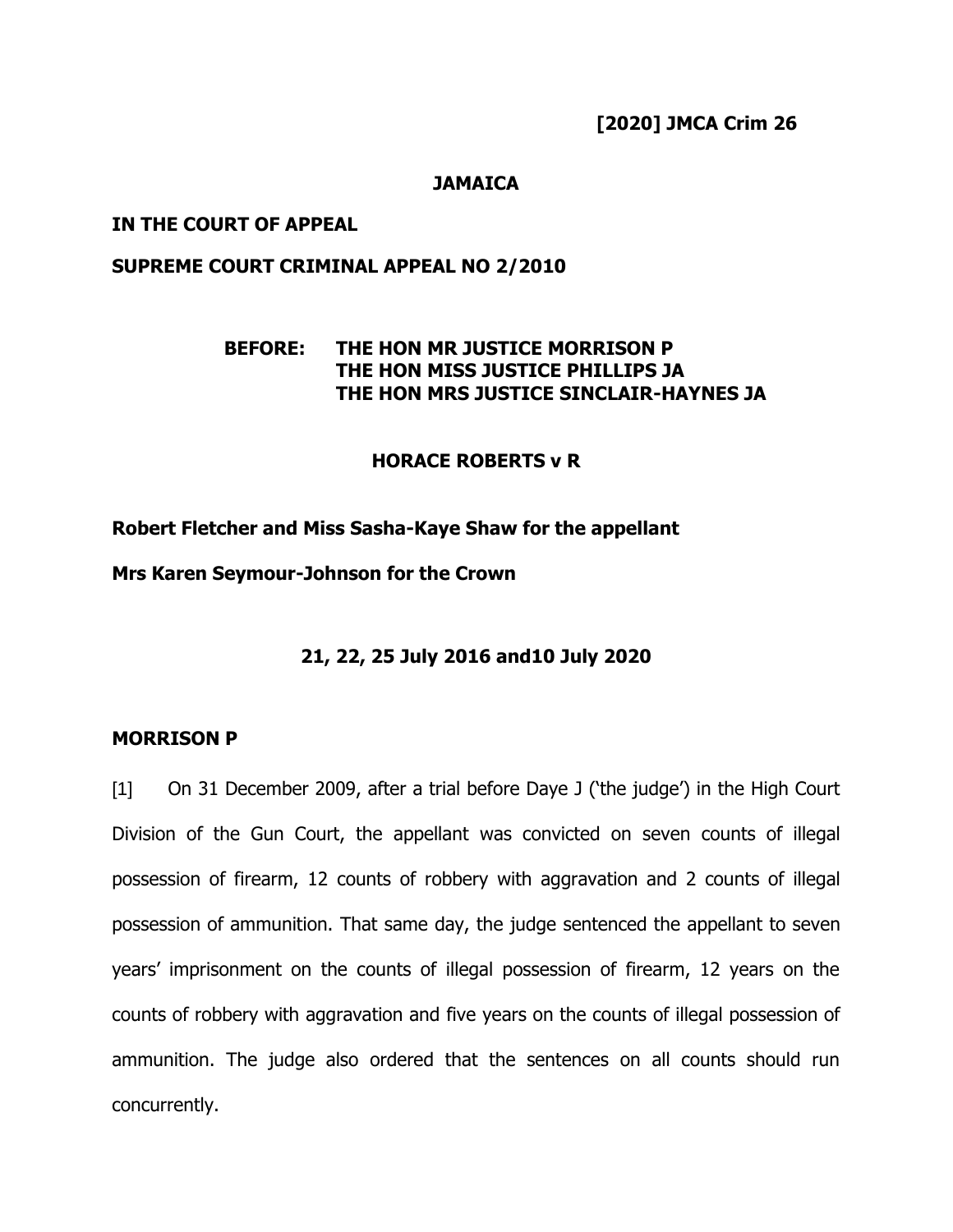[2] The appellant applied for leave to appeal against his conviction and sentence on 8 February 2010 and the application was considered on paper and refused by a single judge of appeal on 7 January 2013.

[3] This is therefore the appellant's renewed application for leave to appeal against his conviction and sentence. We heard arguments on the application on 21 and 22 July 2016 and, on 25 July 2016, we made the following orders:

- "1. Leave to appeal against conviction granted.
- 2. Appeal allowed in part.
- 3. The convictions on counts 2, 3, 4, 12, 13, 15, 17, 20, 21, 23, 25, 30, 33, 40, 41, 43 and 44 are quashed, the sentences set aside and verdicts and judgments of acquittal entered on those counts.
- 4. Convictions and sentences on counts 45, 46 and 47 affirmed and the sentences on these counts are to be reckoned from 31 December 2009."

[4] The net result of this order was that the appellant was acquitted of all counts of robbery with aggravation and all but one count of illegal possession of firearm. The convictions and sentences on one count of illegal possession of firearm and two counts of illegal possession of ammunition were affirmed.

[5] With profuse apologies for the delay, these are the promised reasons for our decision.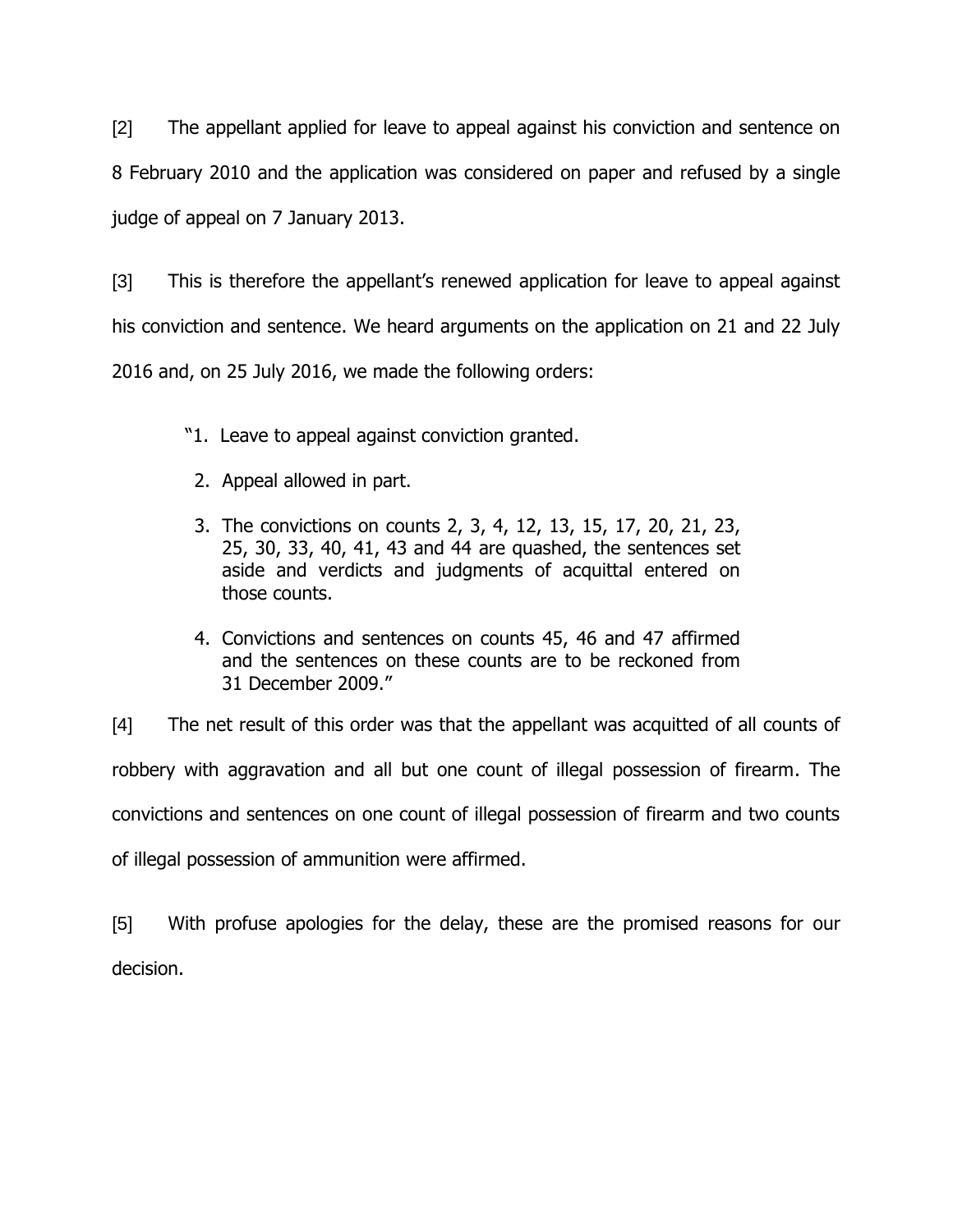#### **The case for the prosecution in summary**

[6] The appellant was a constable of police at the material time. The charges against him (and two others) arose out of a series of armed robberies which took place between August 2005 and October 2005. The main victims of these robberies were persons who had arrived at the Norman Manley International Airport ('the airport') on flights from London.

[7] In the first incident, which took place on 8 August 2005, an elderly couple and their adult daughter, Mrs RK, who had arrived from London at around 8:00 pm, were picked up at the airport by their daughter's husband. On arrival at their home in Kingston, and while they were in the process of unloading their luggage from the car, they were accosted by three unknown men armed with handguns. The men robbed them of a number of items, including suitcases, cash and other valuables. After the men left, the police were called and attended the scene. Descriptions of the men were given by Mrs RK in a statement given to the police, but no identification parade was held in relation to this incident. Some 10 weeks after the robbery, Mrs RK was invited to the police station, where she was shown some items, one of which she identified as a pair of slippers belonging to her which she had packed in her suitcase before leaving London for home on 8 August 2005.

[8] The second incident took place on 17 August 2005. On that occasion, Mr and Mrs M, another elderly couple, were picked up at the airport by a friend and driven to their home in Saint Catherine. There, while their luggage was being unloaded from the vehicle, three men rushed into the house and ordered Mr and Mrs M to lie face down on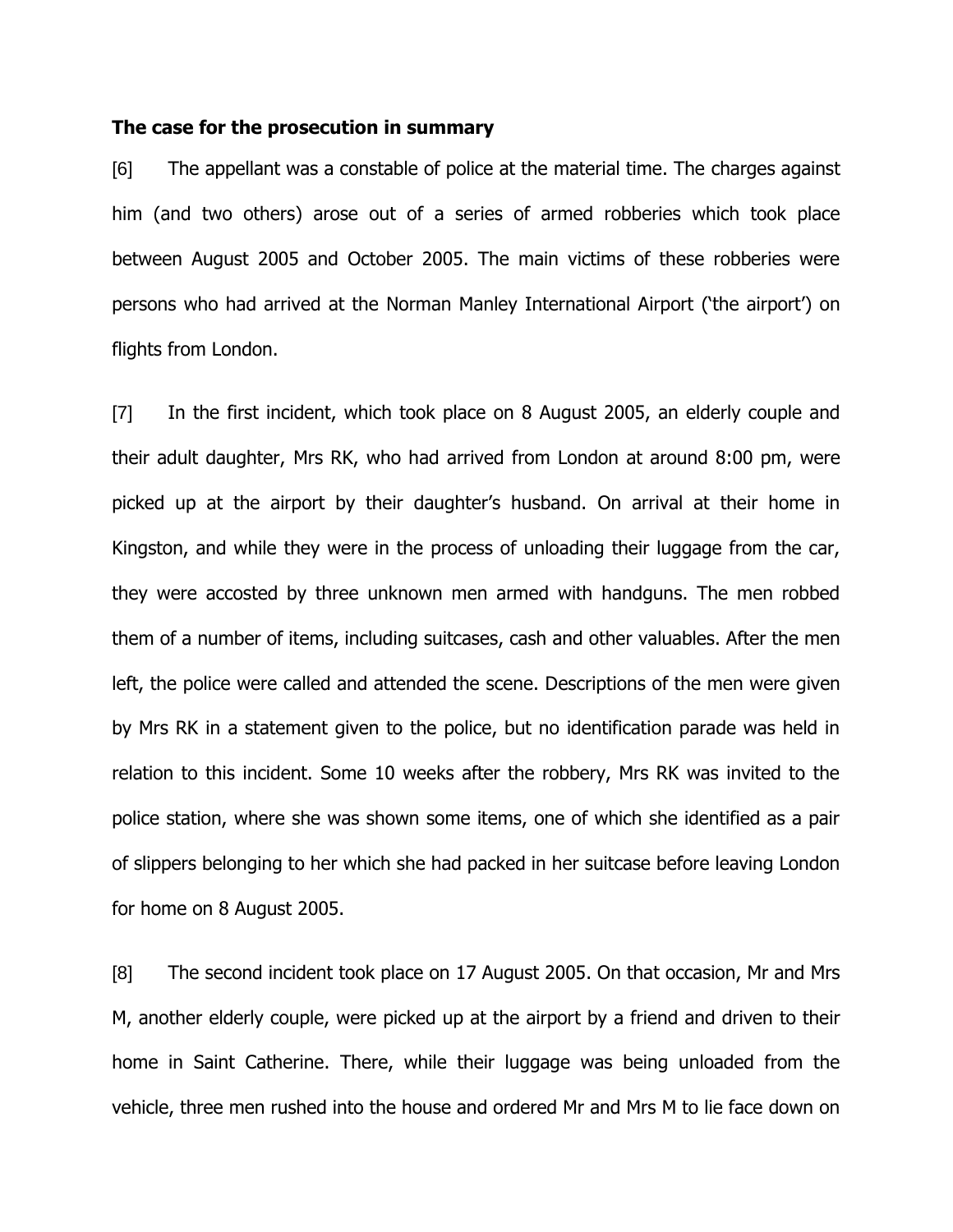the ground, which they did. They were unable to see the men from that position. But while there, they heard sounds suggesting that the luggage was being searched and one of the men removed Mr M's wallet from his pocket. After a while, everything got quiet. Mr and Mrs M got up from off the floor and saw no sign of the men. They then realised that a number of items had been removed from their luggage, including a hand bag, a bag containing medication, cash and a video camera. On a subsequent visit to the police station, they identified the video camera with associated paraphernalia which were stolen from their home on the night in question.

[9] The third incident took place on 25 August 2005. At around 8:00 pm, Mr and Mrs P were collected from the airport by their neighbour, Mr BT, who was accompanied by his brother-in-law. They were driven to their home in Clarendon, where they arrived at around 10:50 pm. After the house was unlocked and the luggage was unloaded from the car, Mr BT noticed a champagne-coloured Toyota Corolla motor car slowly driving past the gate. It appeared to him to be a 1999 model. The numbers on the registration plate of the vehicle were four, eight, one and two, but he was unable to make out the letters. Mr BT then drove out of the gate and waited outside for his brother-in-law to close the gate. He then saw three men coming from the direction in which the Toyota Corolla had gone. One of the men appeared to have something which looked like a gun at his side. One of the men held on to him and ordered him to call Mr and Mrs P, which he did. Mr and Mrs P reopened to grille gate to the house and the men entered and ordered them all to lie on the ground face down. The men then proceeded to take a cellular telephone and cash from Mr BT, as well as various items belonging to Mr and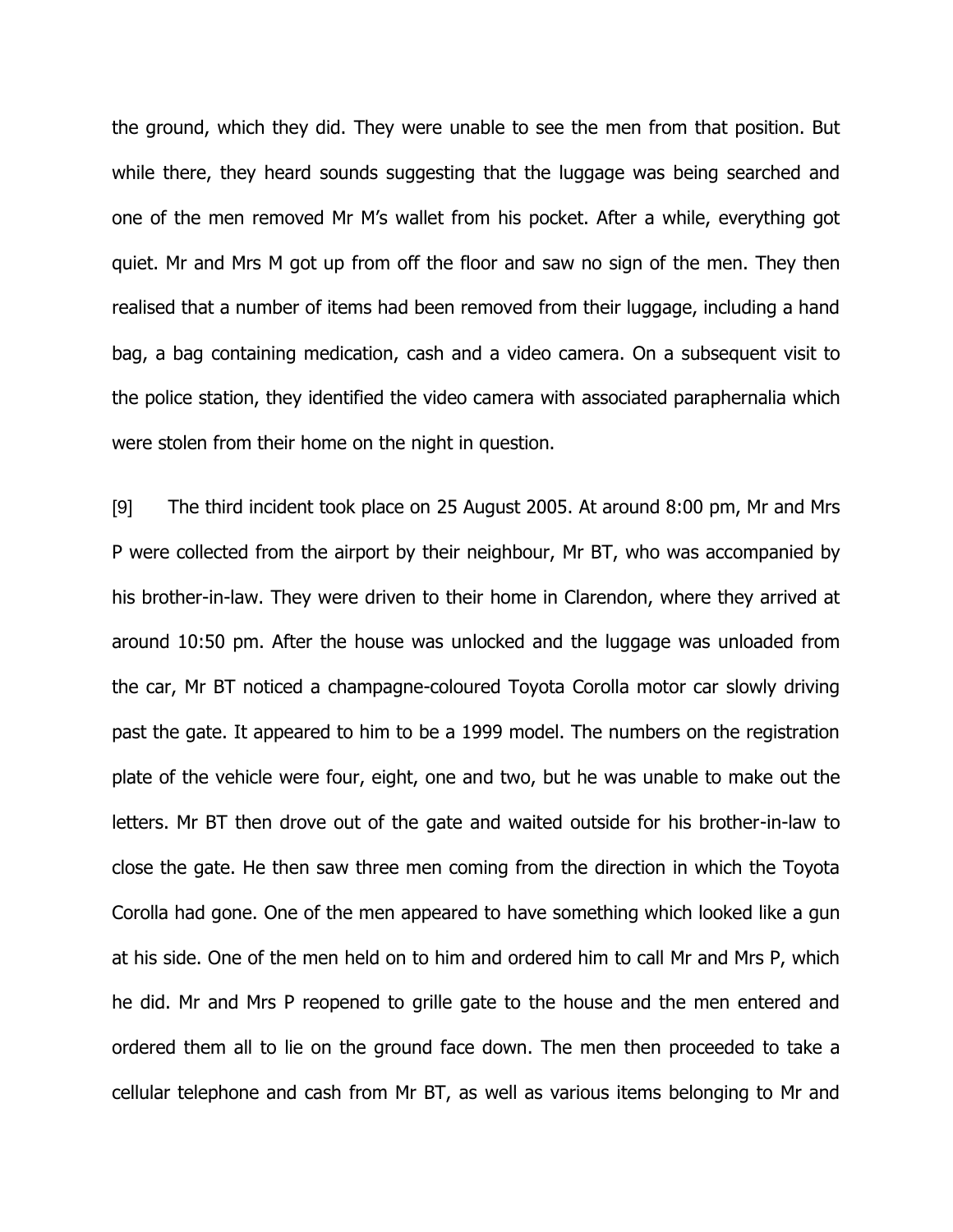Mrs P, including a gold chain. On a subsequent visit to the police station, Mrs P identified a gold chain as the one which had been stolen from her home on the night of 25 August 2005. Mr BT's evidence was that he would not be able to recognise any of the three men if he saw them again.

[10] In a fourth incident on 28 September 2005, Mr AE, accompanied by Mr and Mrs WP, arrived at the airport on a flight from London. Mr AE and the others left the airport by minicab and travelled to a house in Bull Bay in Saint Thomas. Upon their arrival there, their luggage was removed from the vehicle and taken into the house. While there, three men, two armed with guns, entered the house. They took his phone, his chain and his wallet, which had money in it, from him. On a subsequent visit to the police station in Kingston, Mr AE was shown and identified the wallet which had been taken from him in the robbery. In his evidence at the trial, Mr AE identified the appellant in the dock as one of the men who he had seen armed with a gun during the robbery. But under cross-examination, when his first statement to the police after the robbery was put to him, Mr AE agreed that he did not tell the police that he was in a position to identify any of the robbers, because he could not do so.

[11] And, in a fifth incident on 10 October 2005, Mr MH, a taxi driver, collected a number of persons and their luggage at the airport. He drove them to a house on Lyssons Road in Saint Thomas, arriving there just as night was coming down. After they got there, Mr MH assisted in removing the luggage from the car. When that was done, and as he was about to leave, a man with a gun came from behind him, held on to his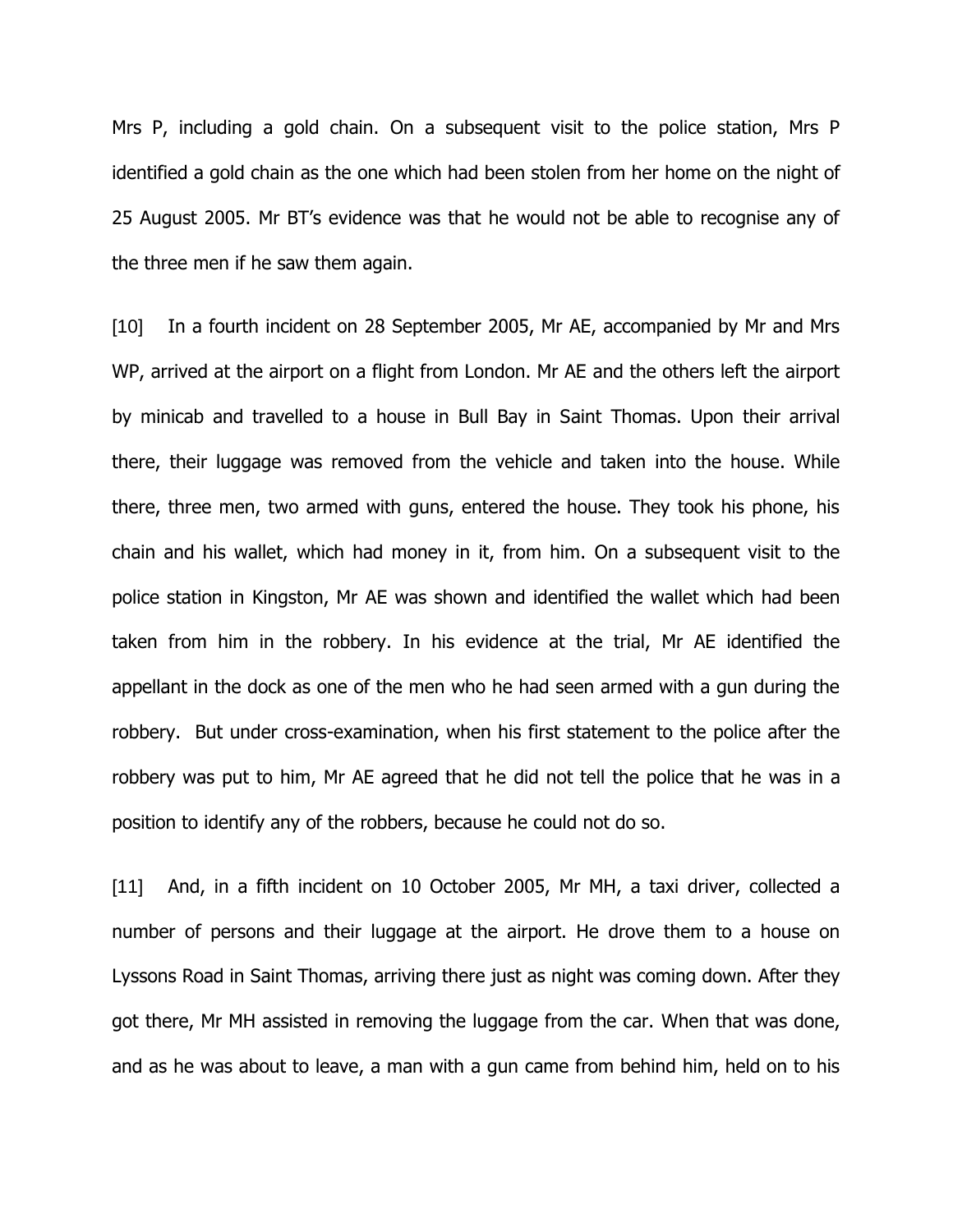collar and told him to go inside the house with the other people. While inside, he saw two other persons enter the house, one armed with a knife. Mr MH saw them "taking things"<sup>1</sup>, and one of them also took about "\$6,000 and some dollars" from him<sup>2</sup>. One of the men also took a chain from the neck of one of the ladies in the group.

[12] Evidence of other robberies with the same basic modus operandi was also given through the medium of statements admitted into evidence in the absence from Jamaica of the witnesses, pursuant to section 31D of the Evidence Act.

[13] On the night of 21 October 2005, as a result of a surveillance operation at the airport, a team of police officers set out from the airport following a brown<sup>3</sup> Toyota Corolla motor car, with the registration number 4812 EM. At about 8:00 pm, the police team, with the assistance of another team which had been alerted by radio, intercepted the Toyota on Lower South Camp Road in Kingston. The occupants of the car were the appellant, who was the driver, and the two other men who would later be jointly charged with him as the perpetrators of the series of offences committed between August and October that year. One of the three men, who was seated in the back seat, was seen stretching towards the appellant in the driver's seat with a firearm in his hand. But, in response to a police officer's shout to "drop the gun", the man dropped it beside the hand-brake and came out of the car. The appellant shouted "police" and he

<sup>&</sup>lt;sup>1</sup> Transcript, vol. 2, page 526

<sup>2</sup> Ibid, page 527

 $3$  The Toyota Corolla was variously described in the evidence as "champagne", "brown" and "beige", but nothing at all turned on this, given the coincidence of the registration number.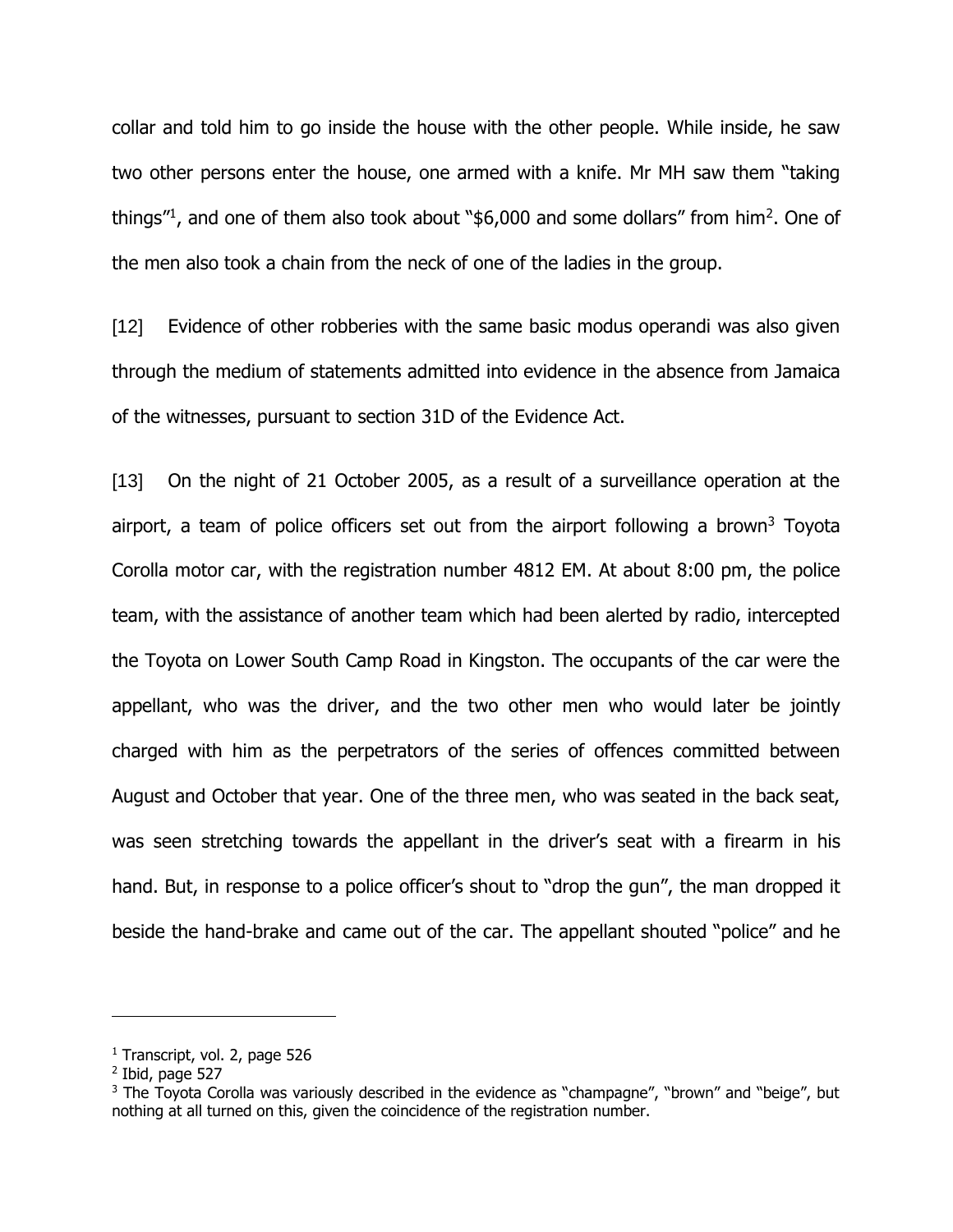too alighted from the car. A .38 revolver was taken from the appellant and he told the police that he was on vacation leave and had been given permission to keep and care the firearm. A 9mm Glock pistol was also removed from beside the handbrake. The appellant, who had already identified himself as a police constable, indicated that it was a licenced firearm. Both firearms contained several live rounds of ammunition.

[14] The men and the vehicle were taken to the Flying Squad headquarters, where the vehicle was searched. Bags found in the back and in the trunk of the car yielded, among other things, a charcoal bar, items of men's and women's clothing, cologne, jewellery, two mobile phones, two ladies' wrist watches and two silver chains. A grey and black mobile phone was also taken from the right side of the appellant's waistband and a black leather wallet containing various currencies was also found in his pocket.

[15] A subsequent search of the appellant's mother's home also produced several rounds of unexpended 9mm and .38 cartridges, as well as a quantity of 5.56 cartridges of the type used in M16 rifles. According to the police evidence, the possession by a police officer of ammunition for an M16 rifle at his private residence would be a breach of force policy. A pair of bedroom slippers matching the description of the pair which Mrs RK had referred to was also found.

[16] At the time of the trial, Miss PJ, who was the mother of the appellant's daughter, had known him for eight to nine years. She testified that, on 12 October 2005, the appellant had given her a gold chain for herself, telling her that a friend had given it to him. On another day, he gave her a pair of gold earrings with an anchor pendant for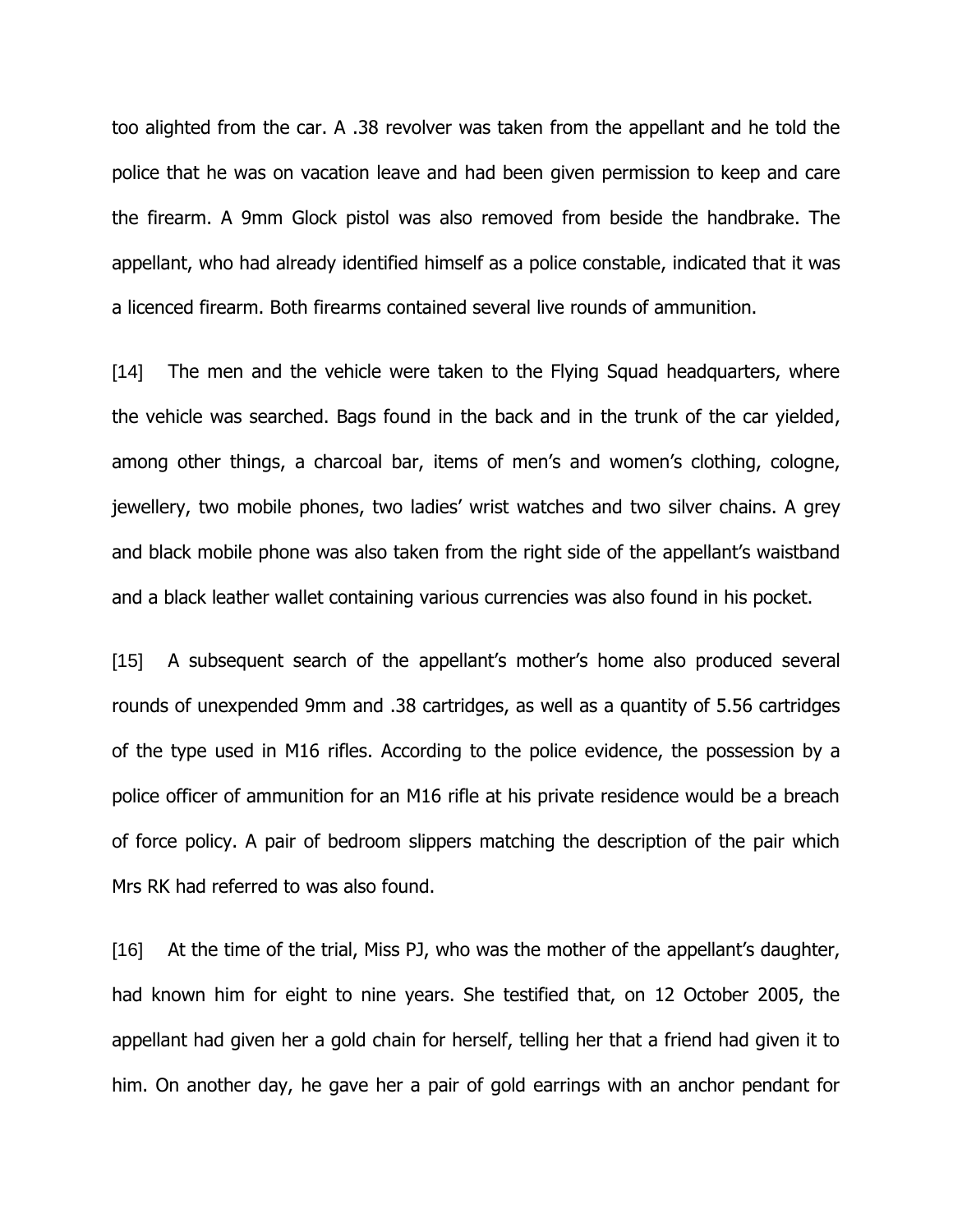their daughter. On two subsequent occasions, the appellant also gave her a big black suitcase, a green bag and a "camp recorder" for safekeeping<sup>4</sup>. All these items were later taken from her by the police.

[17] Subsequent checks revealed that the .38 revolver was police firearm, which was issued to the Mandeville Police Station and assigned to the appellant. The 9mm Glock pistol was a licenced firearm which had been issued to the appellant from the Saint Catherine South Division.

[18] On 28 October 2005, the police conducted an identification parade for the appellant. The appellant was not pointed out.

#### **The case for the defence**

[19] After an unsuccessful no-case submission had been made on his behalf, the appellant made an unsworn statement from the dock. He denied participating in any of the robberies, assaulting anyone, or having any firearms or ammunition in his possession illegally. As regards, the firearm which was found in his possession, he stated that he had been given permission by his immediate commanding officer to keep and care it.

#### **The judge's summation**

[20] The judge began his summation by reminding himself of the law in relation to joint trials, joint counts, common design, burden of proof, standard of proof,

<sup>4</sup> Ibid, page 424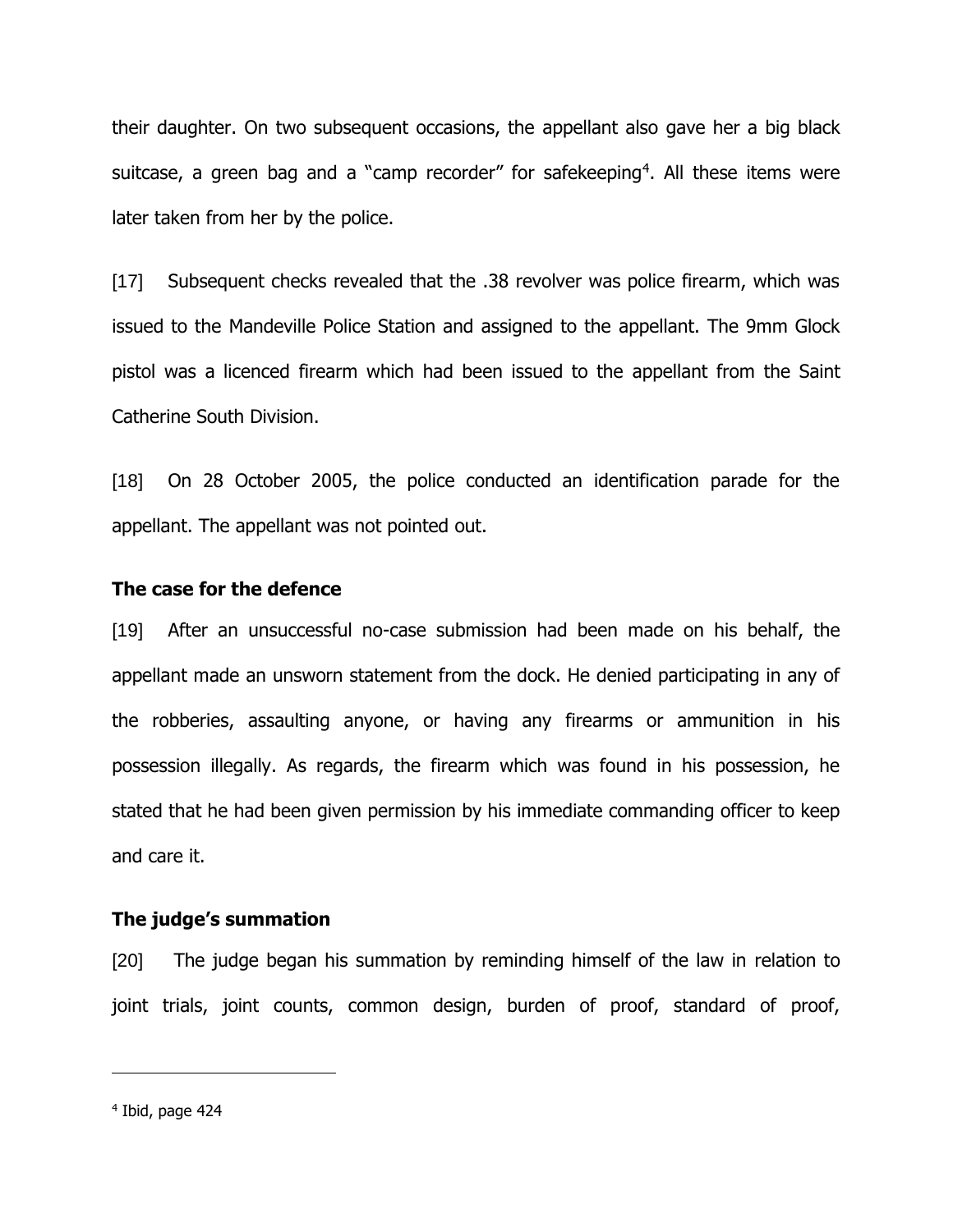inconsistencies and discrepancies, previous inconsistent statements and admissibility of statements.

[21] Turning next to visual identification, the judge then said this<sup>5</sup>:

"The issue of identification arises generally and particularly, to some counts of this indictment. I therefore must give the Turnbull/Oliver Wiley warning hereunder …"

[22] The judge then proceeded to set out, more or less verbatim, the major part of

the iconic guidance of Lord Widgery CJ in **R v Turnbull and others**<sup>6</sup> :

"First, whenever the case against an accused depends wholly or substantially on the correctness of one or more identifications of the accused which the defence alleges to be mistaken, the judge should warn the jury of the special need for caution before convicting the accused in reliance on the correctness of the identification or identifications. In addition he should instruct them as to the reason for the need for such a warning and should make some reference to the possibility that a mistaken witness can be a convincing one and that a number of such witnesses can all be mistaken. Provided this is done in clear terms the judge need not use any particular form of words.

Secondly, the judge should direct the jury to examine closely the circumstances in which the identification by each witness came to be made. How long did the witness have the accused under observation? At what distance? In what light? Was the observation impeded in any way, as for example by passing traffic or a press of people? Had the witness ever seen the accused before? How often? If only occasionally, had he any special reason for remembering the accused? How long elapsed between the original observation and the

<sup>5</sup> At pages 1759-1760

<sup>6</sup> [1976] 3 All ER 549, 551-552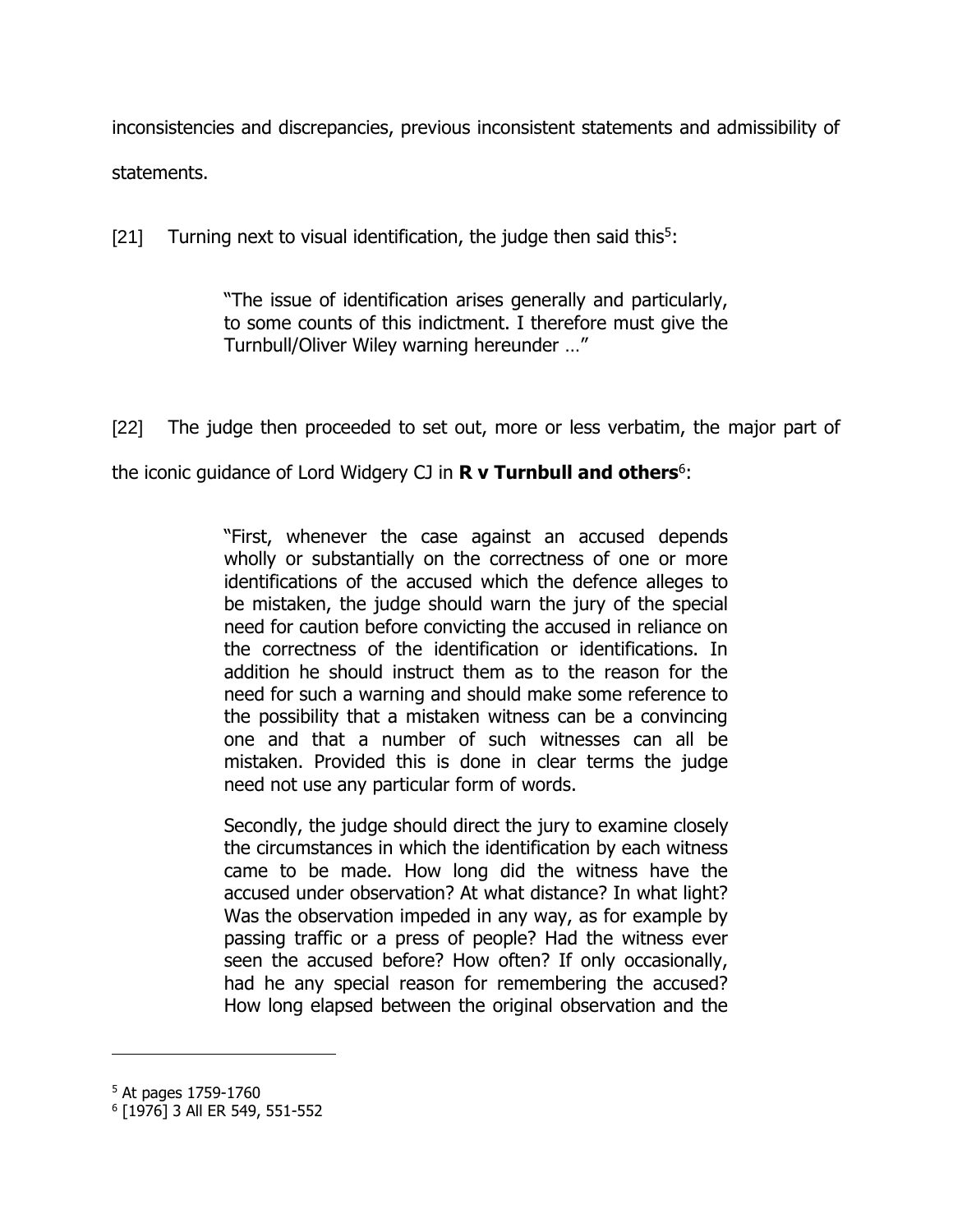subsequent identification to the police? Was there any material discrepancy between the description of the accused given to the police by the witness when first seen by them and his actual appearance? If in any case, whether it is being dealt with summarily or on indictment, the prosecution have reason to believe that there is such a material discrepancy they should supply the accused or his legal advisers with particulars of the description the police were first given. In all cases if the accused asks to be given particulars of such descriptions, the prosecution should supply them. Finally, he should remind the jury of any specific weaknesses which had appeared in the identification evidence ..."

[23] In a further passage not quoted by the judge, Lord Widgery CJ went on to say<sup>7</sup>

that  $-$ 

"If the quality [of the identification evidence] is good and remains good at the close of the accused's case, the danger of a mistaken identification is lessened; but the poorer the quality, the greater the danger …

When, in the judgment of the trial judge, the quality of the identifying evidence is poor, as for example when it depends solely on a fleeting glance or on a longer observation made in difficult conditions, the situation is very different. The judge should then withdraw the case from the jury and direct an acquittal **unless there is other evidence which goes to support the correctness of the identification** …" (Emphasis ours)

[24] As regards dock identification, the judge then made this lengthy statement<sup>8</sup>:

 $<sup>7</sup>$  At pages 552-553</sup>

<sup>8</sup> At pages 1762-1766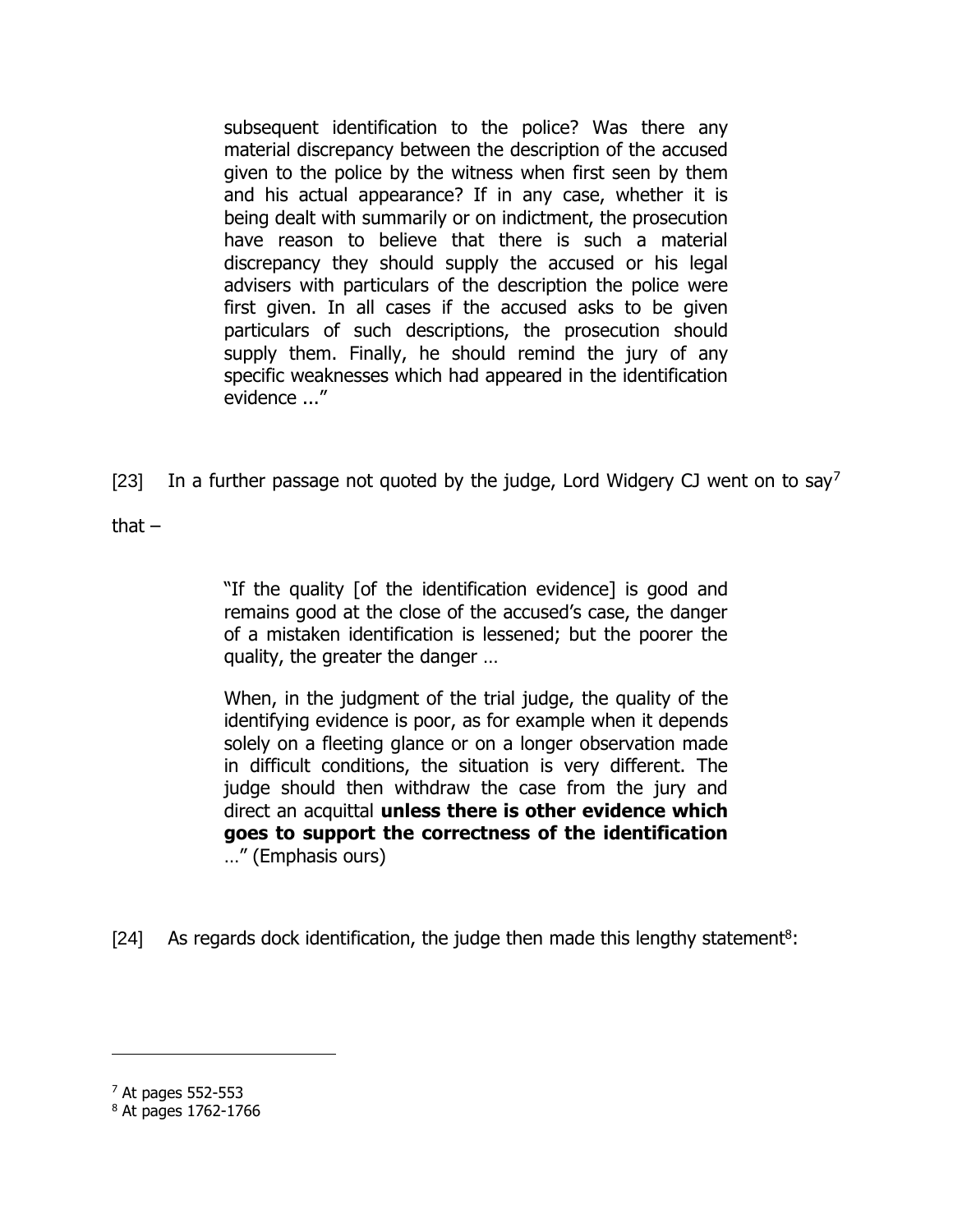"The nature of the evidence led by the Prosecution in this trial was dock identification of one or more of the accuseds [sic] for the counts for which they were charged; plus evidence of, physical evidence of recent possession and other cumulative circumstantial evidence.

## **DANGERS OF DOCK IDENTIFICATION**

I therefore direct myself that there is a danger in dock identification in that the very presence of the accused in the dock will suggest to the witness that he is the person who committed the crime (per Smith JA, the Queen and Jeffrey Sutherland, Supreme Court SCCA, 116 of 200 page 30 *paragraph 2*). I further direct myself that there may be factors which are capable of minimizing or nullifying the usually grave risk of dock identification ...

Where there is other evidence pointing to the accuracy of the identification evidence, a failure to hold an identification parade is not necessarily fatal. Again, from the same case page 29, paragraph (1). The evidence in the case, may be of a tribulative [sic] character. And I add that the same principle is applicable where an identification parade is held but the witness did not point out anyone on the identification parade, the authority for this view, is found in the case of **Holland versus Her Majesty Advocate.** Citation is PC 1 of 2004. And I hold myself bound by these principles. And this is the quote from this case, "the board is concerned only with issues in a case where identification is a live issue at the trial and the Crown witness who identified the accused in court have previously failed to pick out any of them at an identification parade. Therefore, the appeal does not touch the case of dock identification in other cases or where the witness knows the accused or identification is not in dispute ...

Lastly, the case is not concerned with questioning by defence counsel especially, in cases involving several accused which is designed to show the counsel's client was not the person to whom the witness was referring, paragraph 46 of that judgment. And in this judgment which I rely on, the Privy Council said and I am summarizing, a judge should give an appropriate and authoritative direction in all cases of this kind. The general line of such direction depend [sic] on the particular case. But the general line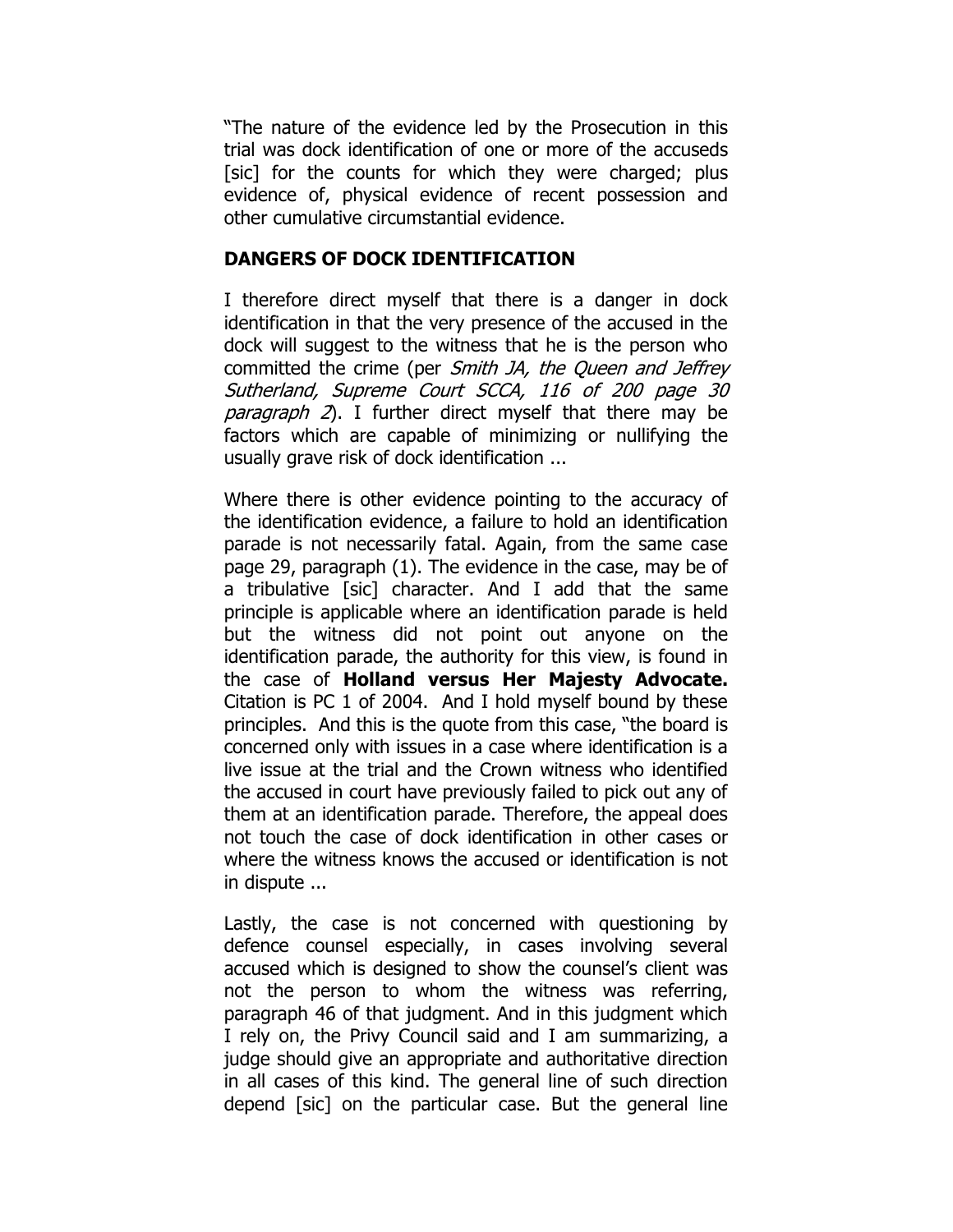should be and I am quoting, 'where a witness is invited to identify a perpetrator in court, there must be considerable risk that his evidence will be influenced by seeing the accused sitting in the dock.' In this, [sic] way dock identification is criticized in two complimentary aspect [s] not only does it lack the safeguard that are offered [sic] at an identification parade but the accused position in the dock positively includes the risk of wrong identification.' And in paragraph 47 of that same case. The judge of fact should look to see, as I am, if there was any corroborative evidence of the dock identification. The fact that no identification parade had been held in respect to the witness identifying the appellant when he was in the dock does not make the identification evidence inadmissible ... A judge does not discharge his duty to give proper identification, proper direction on the special dangers of dock identification without a prior identification at an identification parade by giving appropriate direction on the approach to be adopted. The eye witness identification in general.

Though related, the issues are different. Where they both arise, the trial judge, which I am, should address them both. And, as I said at the beginning, both issues arise in this trial; particularly dock identification ..."

[25] The judge then directed himself on other matters upon which nothing turns for the purposes of this appeal (including jurisdiction, definition of firearm and other such matters). And, after giving a very general overview of the evidence, he proceeded to make a number of findings of fact, at the end of which he accepted the prosecution's case in its entirety in relation to the 21 counts on which he entered verdicts of guilty against the three men, including the appellant. In arriving at that conclusion, the judge placed explicit reliance on more than one dock identifications of the appellant, on the basis that the evidence of various items found in his possession connected him with the series of robberies.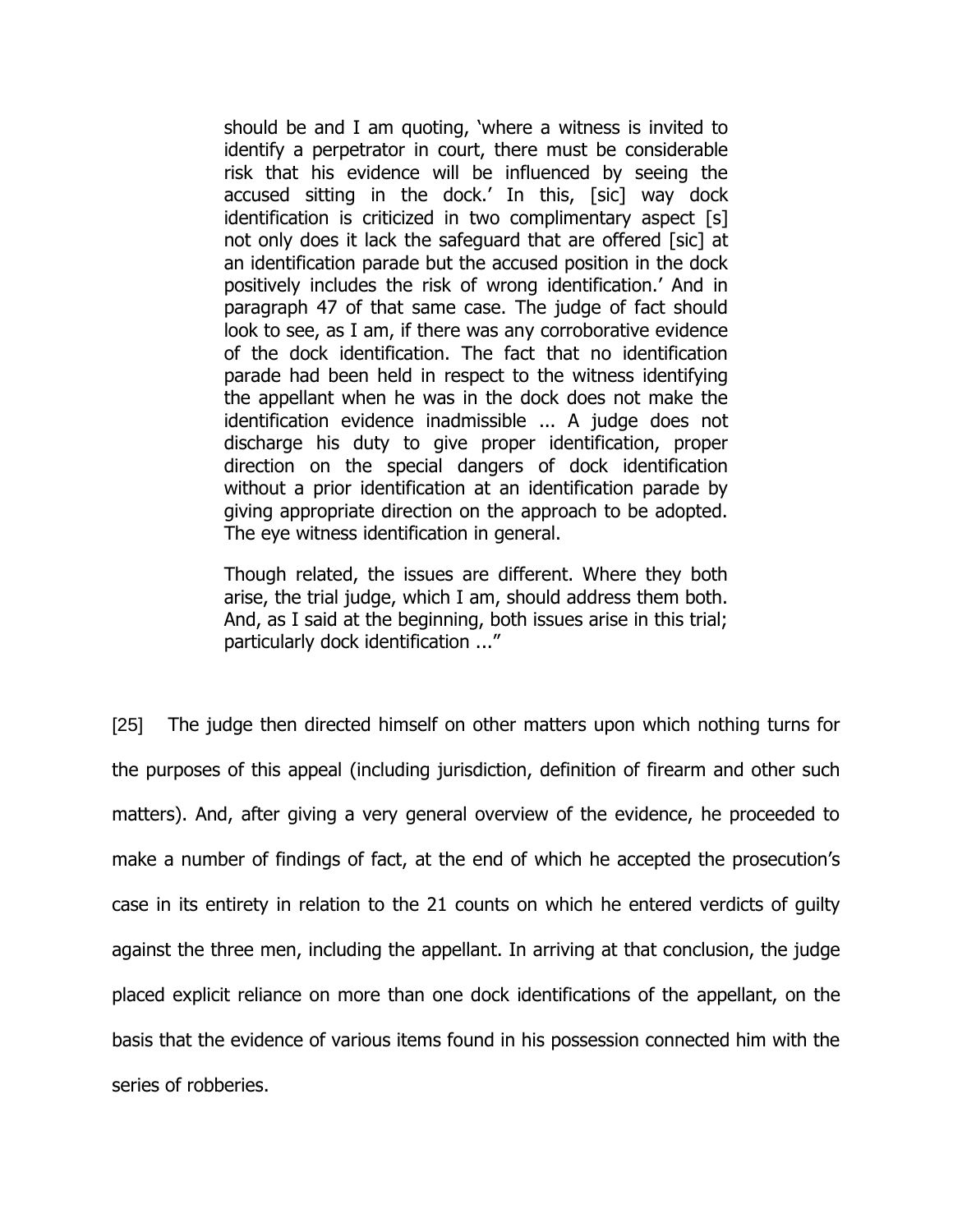[26] In relation to the charges against the appellant for illegal possession of firearm and illegal possession of ammunition on 21 October 2005, the judge said this<sup>9</sup>:

> "What about [the appellant], the constable who had this license [sic] firearm issued to him from South St. Catherine? The authorities say that, if [the appellant] allows, or permits a person to have his firearm unlawfully, then he is an aider and abettor to the illegal possession of firearm and as an aider and abettor, he is also, even though it is a licensed firearm, he is also guilty of illegal possession of firearm on the authority of Derrick Brown, a policemen who did that and was found guilty and appealed to the Court of Appeal and the Court of Appeal dismissed his appeal many years ago. So, that is in relationship to that firearm and in relationship to count 46 on the indictment."

## **The grounds of appeal and counsel's submissions**

[27] With the leave of the court, the original grounds of appeal filed by the appellant

were replaced by supplemental grounds filed on 12 July 2016, and finally by revised

grounds filed on 25 July 2016. The revised grounds were as follows:

## "**Ground One**

The learned trial judge erred in that having set up the legal and factual basis for his assessment of the evidence, that is, dock identification and recent possession in confluence, he failed to appreciate that in none of the counts assessed did the identification evidence reach the required threshold in law.

### **Ground Two**

The learned trial judge erred in that having extensively directed himself in relation to several areas of the law he intended to apply to the facts of the case, he failed to direct

 $9$  At page 1807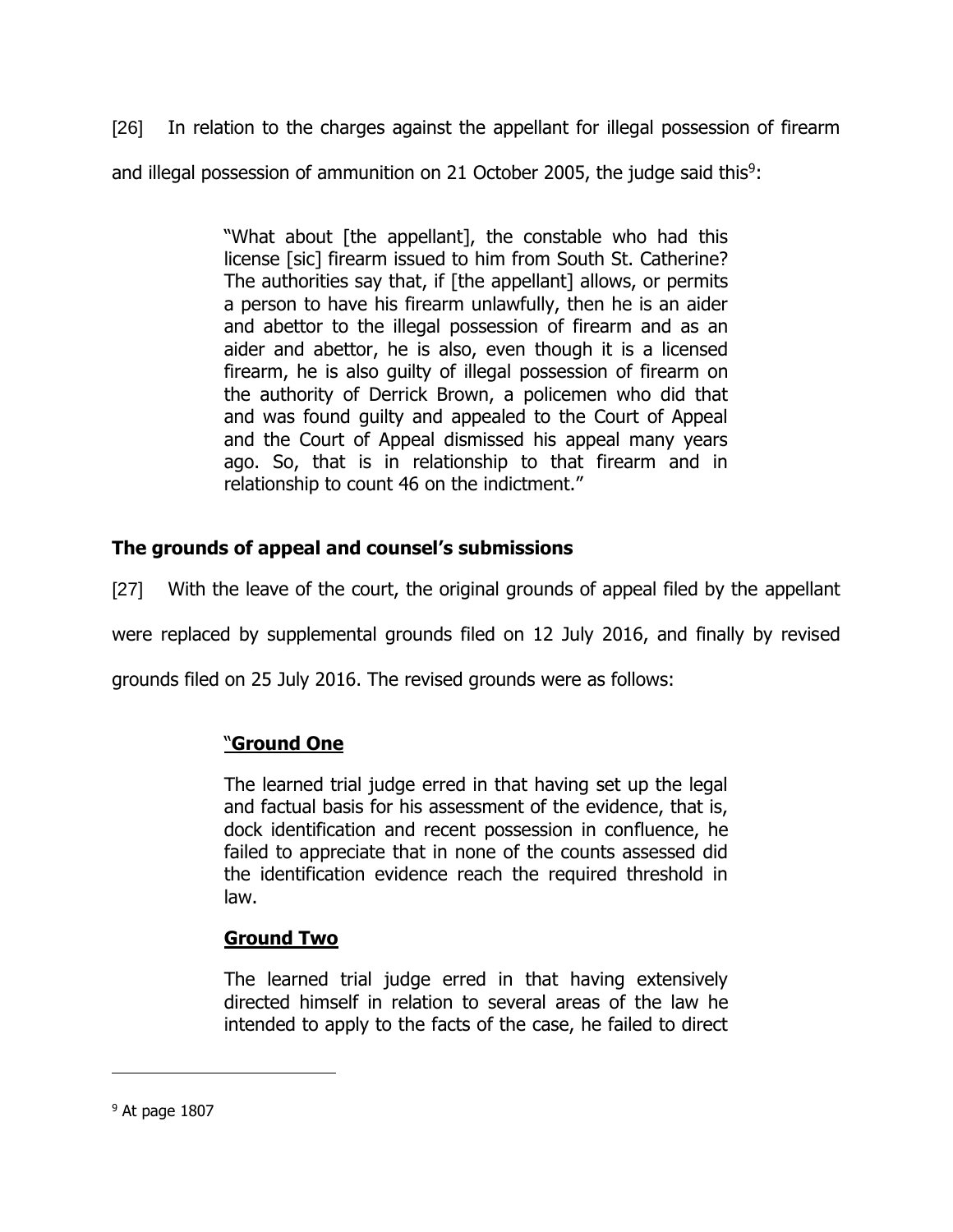himself on the law relating to recent possession despite the fact that he considered this areas [sic] of the law as critically important to his consideration of the evidence. The elements and nuances of this area was [sic] therefore not appropriately applied to the facts of the case.

## **<u>Ground 3 – 8</u>** [sic]

## (**APPLIED IN REPITITION/SPECIFICALLY TO EACH OF THE CLUSTER OF COUNTS CONTAINED IN THE SUPPLEMENTARY GROUNDS … EXCEPT THE ILLEGAL POSSESSION OF FIREARM AND AMMUNITION**)

Despite the fact that the learned trial judge gave the standard direction on identification, it was perfunctory, as he failed to apply it to the facts which he used to ground the convictions on the counts proffered. In particular he failed to adequately treat with the patent weaknesses in the identification evidence, inter alia

- 1. The fact that in some instances the [appellant] was never identified in court
- 2. That in other instances the [appellant] was placed with the exhibits when the complainants were brought to the police stations to identify items
- 3. The difficult identification circumstances of the robbery
- 4. No identification parades and no compelling reason not to have held them
- 5. Dock id tainted by that outlined in 3 above
- 6. Less than satisfactory circumstances of the identification of the stolen items themselves in some cases.

# **Ground 9**

The learned trial judge erred in not exercising his discretion to insist that the indictments were overloaded. Despite the fact that the amount of counts are allowed in circumstances like these the amount of accused and the amount of counts may have been responsible for critical oversights in this case."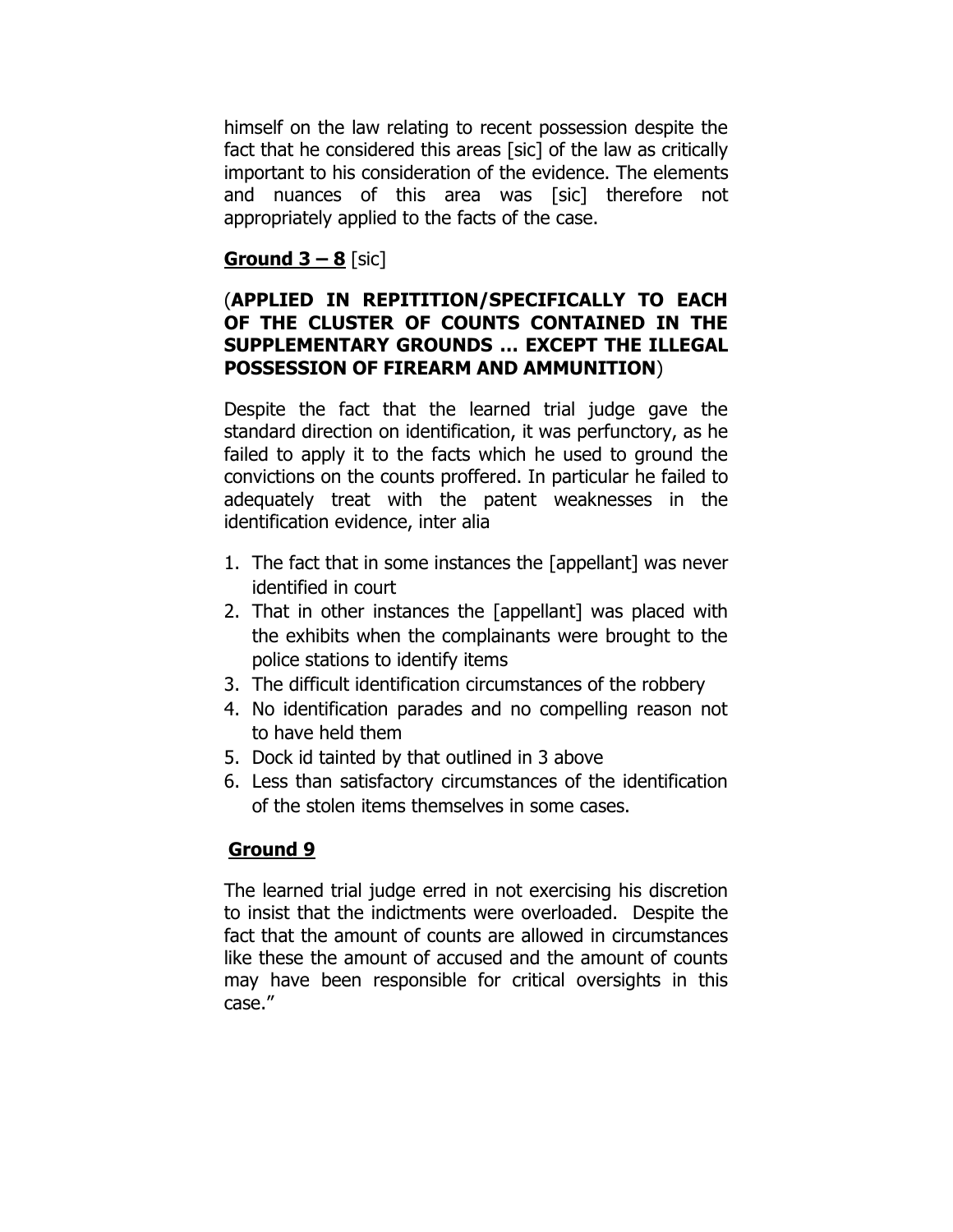[28] The revised grounds one to eight captured the essence of the argument put forward by Mr Robert Fletcher for the appellant. It was submitted that, having characterised the case as one of dock identification coupled with recent possession of stolen goods, the judge failed to address the issue of the quality of the identification evidence. As demonstrated by the number of witnesses who said that they were unable to identify any of the three robbers, and the fact that the appellant was not identified as one of them on any of the identification parades, the quality of that evidence was in fact poor. So, at the end of the day, all that was left was "bald recent possession" and the threshold for convictions based on visual identification was not met in the overwhelming majority of the counts on which the appellant was convicted.

[29] In support of these submissions, Mr Fletcher referred us to **R v Ashan Spencer**<sup>10</sup>, in which this court pointed out that -

> "… even in a case in which reliance is placed on the doctrine of recent possession, the identification evidence must itself be of sufficient quality to enable the judge to leave the case to the jury."

[30] In a wholly admirable display of proper prosecutorial conduct, Mrs Seymour-Johnson agreed with these submissions. She accepted that in many instances the identification evidence had not crossed the standard threshold for such evidence. She pointed out that Mr AE's dock identification of the appellant as one of the robbers had

 $10$  (Unreported), Court of Appeal, Jamaica, Supreme Court Criminal Appeal No 14/2007, judgment delivered 10 July 2009, para. 30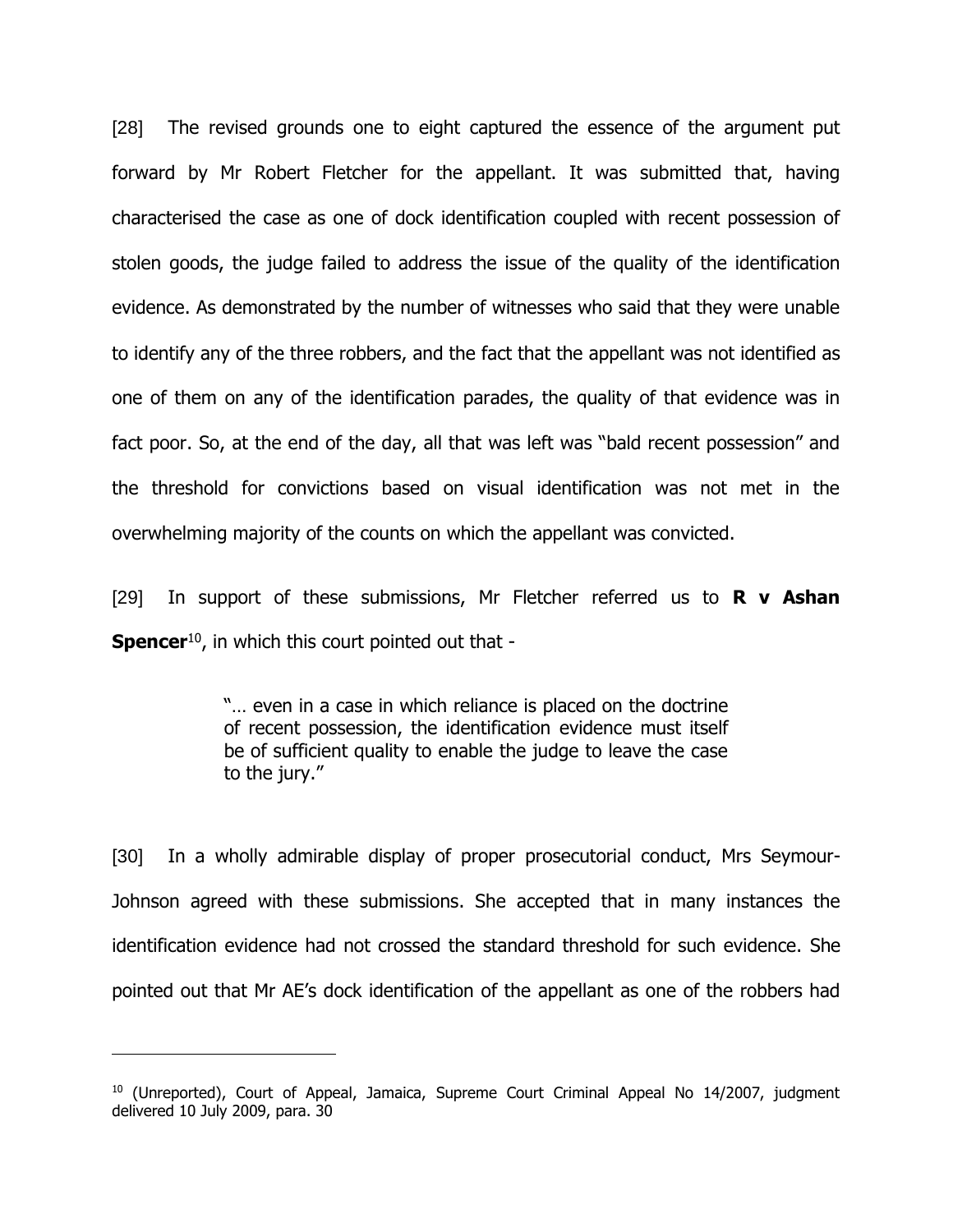to be qualified by his admission that he had not told the police that he was able to identify any of the robbers. The absence of any proper identification of the appellant as one of the robbers therefore eroded the entire foundation of the case for the prosecution in relation to the counts for robbery with aggravation and most of the counts for illegal possession of firearm.

[31] However, Mrs Seymour-Johnson submitted that the counts in respect of illegal possession of firearm and illegal possession of ammunition on 21 October 2005 (counts 45 and 46), the day on which the police apprehended the appellant and his codefendants on Lower South Camp Road, stood on a different footing. So too did the count of illegal possession of ammunition based on the subsequent finding of ammunition at the appellant's home (count 47). The judge's analysis of the legal position with regard to these counts could not be faulted and the convictions should therefore stand.

#### **Discussion and conclusions**

[32] Identification was a critical component of the case for the prosecution at trial. This was clearly demonstrated by the attempt to have the appellant identified at an identification parade and, when that failed, the various attempts during the trial to secure a dock identification. No complaint can be made about the judge's general directions on visual identification and dock identification, so far as they went. But it seemed to us that the judge omitted to apply those directions to the facts of the case and so to factor them into his consideration of whether the prosecution had proved its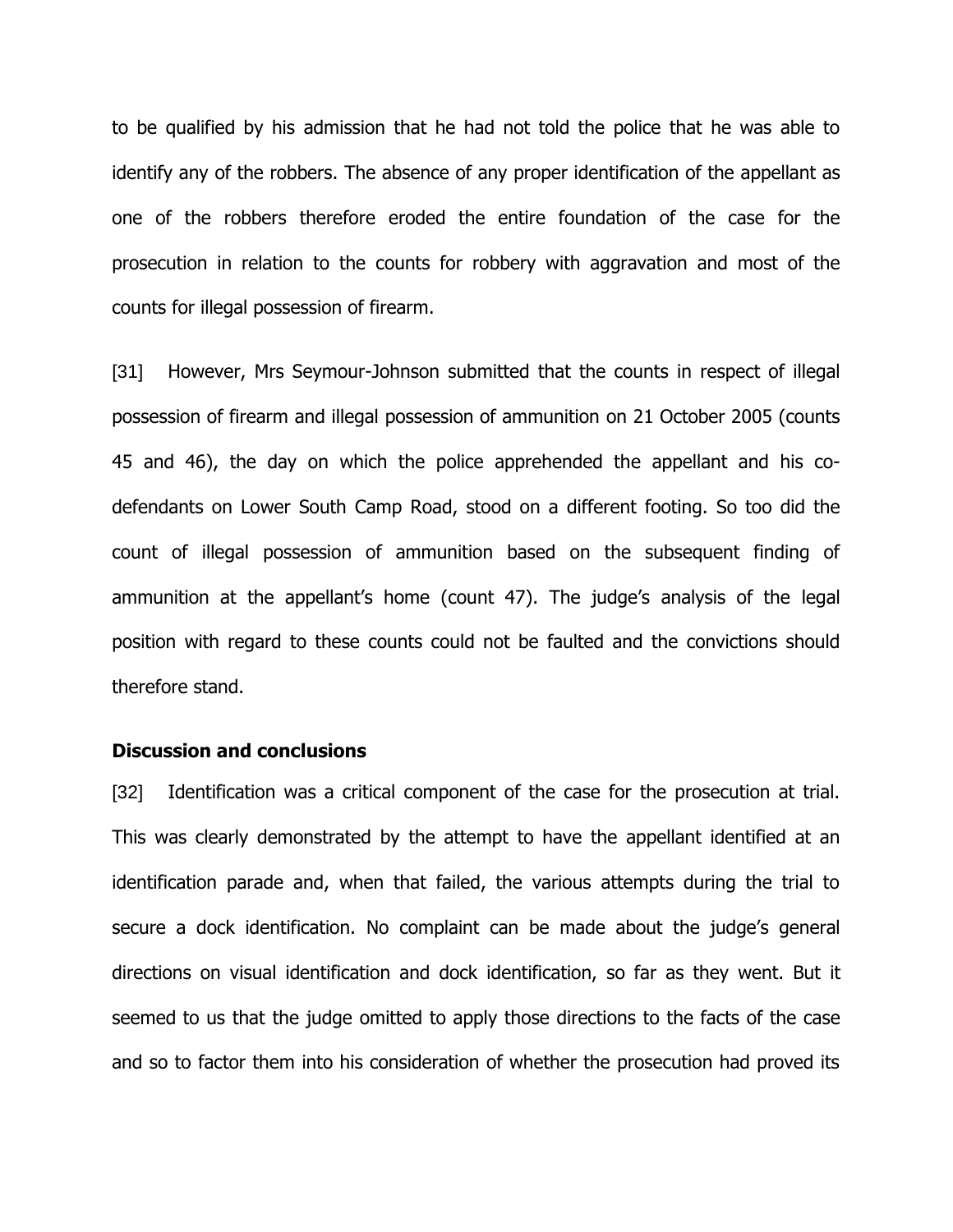case against the appellant in respect of the robberies and the offences associated with them beyond reasonable doubt.

[33] With regard to visual identification, the judge quite properly warned himself - at length - to examine closely the circumstances in which the identification of the appellant came to be made, and to consider the strengths and weaknesses in the identification evidence so as to satisfy himself that the witness or witnesses had a proper basis on which to make a reliable identification of him as one of the robbers. However, as appears from the transcript of his summation, he did not do so. Rather, he treated the case as one in which the other evidence of the appellant's possession of recently stolen goods, in effect, trumped the need to scrutinise the identification evidence with great care.

[34] It is true that, as this court observed in **Alcott Smith v R**<sup>11</sup>, recent possession of stolen property may in a proper case constitute sufficient "other evidence", in the sense in which this phrase was used in **R v Turnbull and others**<sup>12</sup> , to bolster an otherwise weak case of visual identification. However, in this case, it seemed to us that it remained necessary for the judge to demonstrate by his analysis of the evidence that he had given proper consideration to the essentially poor quality of the primary identification evidence, given the circumstances in which the robberies were committed; the difficult conditions in which the identifications were allegedly made; the fact that

<sup>11</sup> [2012] JMCA Crim 30, para. [32]

 $12$  See the highlighted passage from Lord Widgery CJ's judgment quoted at para. [23] above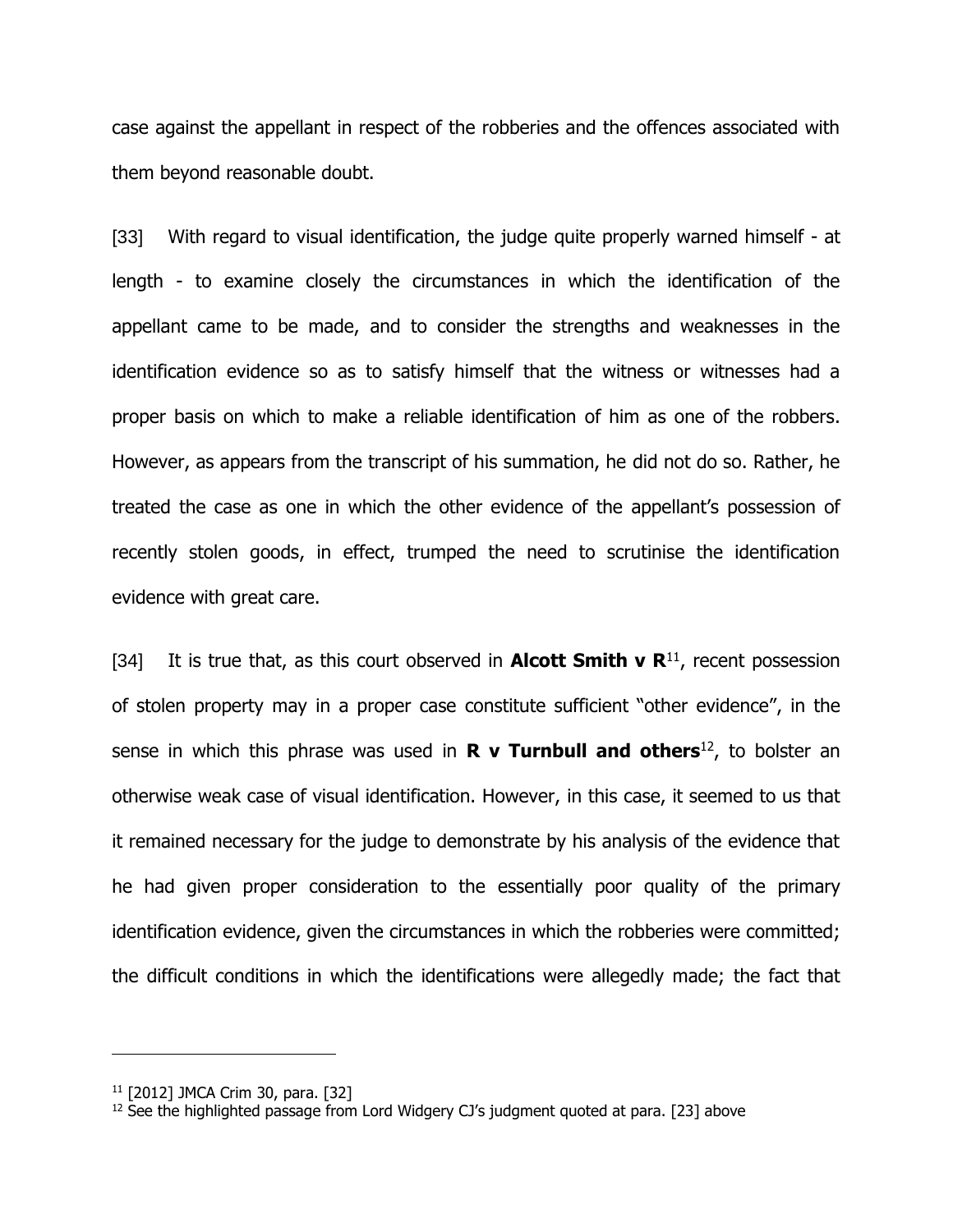most of the witnesses said that they were unable to identify the robbers; and the fact that no one pointed out the appellant at the identification parade which was conducted for the purpose.

[35] As regards dock identification, we think that it suffices to say that the judge's reliance on a dock identification made by a witness who had, at a time closer to the events in question, confessed his inability to identify any of the robbers, was as clear a demonstration as there ever could be of the vice of a dock identification. To this extent, therefore, the judge again failed to apply the perfectly accurate warnings which he gave himself – at even greater length - to the facts of the case before him.

[36] We accordingly concluded, in agreement with counsel on both sides, that the appellant's convictions for robbery with aggravation and the associated offences of illegal possession of firearm were unsafe and could not be allowed to stand.

[37] However, in relation to the counts relating to illegal possession of firearm and ammunition on 21 October 2005, and the count of illegal possession of ammunition on 22 October 2005, arising from the ammunition find during the search of the appellant's mother's house, we agreed with Mrs Seymour-Johnson that these called for a different consideration.

[38] In the passage from the summation which we have quoted at paragraph [26] above, the judge obviously had in mind the decision of this court in the case of **R v**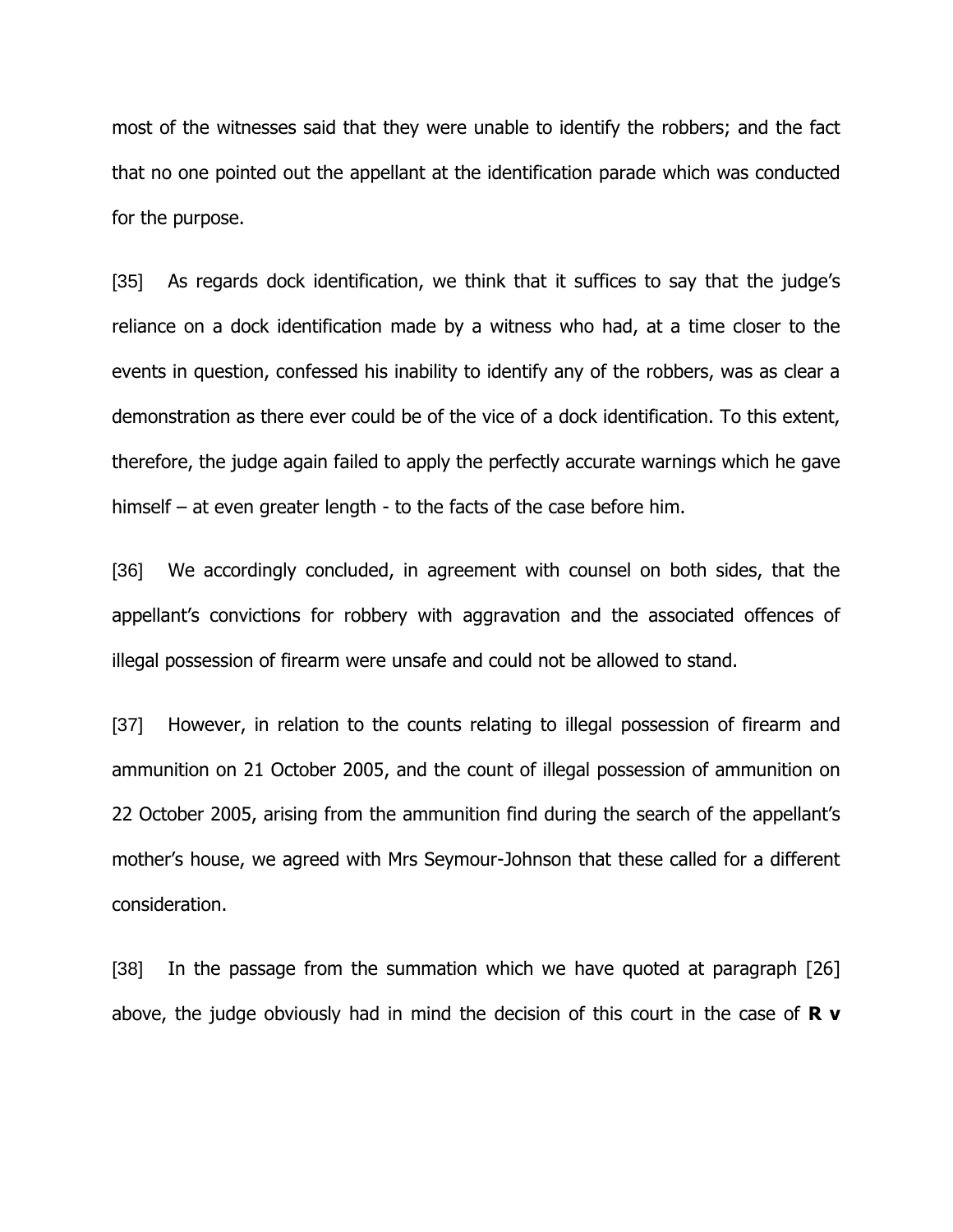**Derrick Brown**<sup>13</sup>. The appellant in that case was a special constable and was in that capacity lawfully in possession of a firearm. On his own admission, he gave the firearm to a friend for safe-keeping during a bout of drinking. The friend used the firearm to shoot another police officer and the appellant was convicted at trial of the offences of illegal possession of firearm and wounding with intent.

[39] On appeal, it was contended on the appellant's behalf that, the firearm having been assigned to him in his capacity as a special constable, section 52(e) of the Firearms Act ('the Act') exempted him from liability for a firearm offence under the Act. The part of the Act relied on reads as follows:

"52. This Act shall not apply:

(e) to any … Special Constable … in respect of any firearm or ammunition in his possession in his capacity as … a Special Constable."

[40] The submission was rejected. This is how Downer JA explained the decision<sup>14</sup>:

"It is true that he was assigned the firearm in his capacity as a special constable. The firearm was to enable him to carry out his lawful duties as a special constable. In such circumstances, the proviso to section 52(e) would apply. But the proviso does not cover instances where the special constable delivered up his firearm to his co-conspirator who then used the firearm to commit criminal acts. When the appellant was not acting as a constable, the Firearms Act applied to him and he was 'A person' subject to a charge of

 $13$  (Unreported), Court of Appeal, Jamaica, Supreme Court Criminal Appeal No  $68/1990$ , judgment delivered 23 June 1992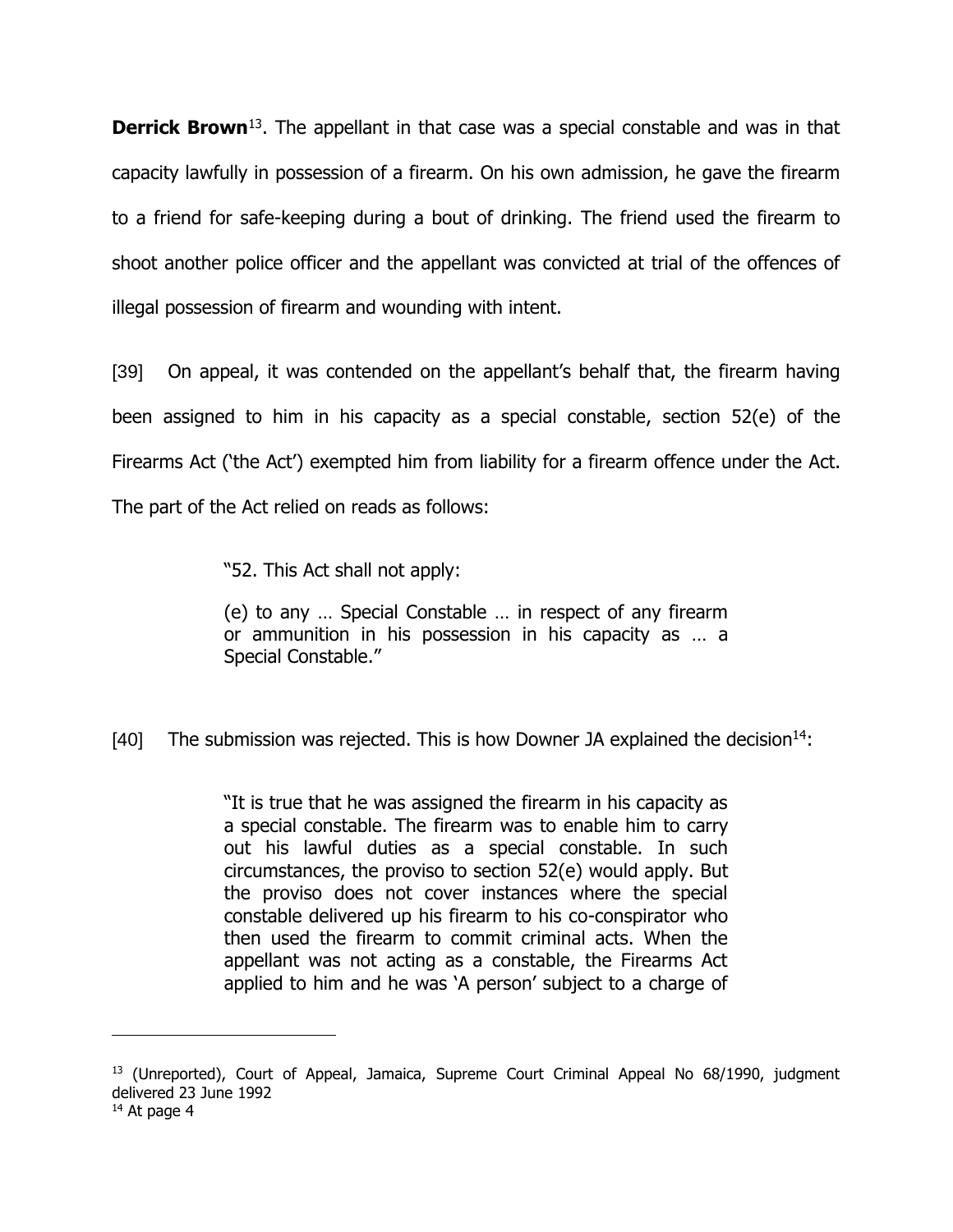illegal possession contrary to section 20 of the Firearms Act. This section comes into play because of section 2 of the Gun Court Act.

…

 $\overline{a}$ 

The appellant's possession of the firearm contrary to section 20 of the Firearms Act is to be considered when he delivered up the firearm to [his friend]. Then he was an aider and abettor to the illegal possession of the firearm and liable to be tried, indicted and punished as a principal offender: see section 41 of the Criminal Justice Administration Act."

[41] In this case, the appellant's co-accused was seen passing the 9mm Glock pistol to the appellant. The co-accused had no licence to be in possession of the firearm. His possession of it was therefore in breach of section  $20(1)(b)$  of the Act<sup>15</sup>. In the circumstances described by the police evidence, the appellant, as the licenced holder of the firearm and the person who must have allowed the co-accused access to it, was clearly an aider and abettor to the offence of illegal possession of firearm committed by the co-accused. As such, by virtue of section 41 of the Criminal Justice (Administration) Act, he was "liable to be tried, indicted, and punished as a principal offender".

[42] (We have assumed for present purposes, as Downer JA obviously did in **R v Derrick Brown**, that the offence of illegal possession of firearm is to be treated as a misdemeanour, though the Firearms Act is silent on the point. As is well known, the distinction between felonies and misdemeanours was abolished in England and Wales

 $15$  "A person shall not ... be in possession of any other firearm or ammunition except under and in accordance with the terms and conditions of a Firearm User's Licence."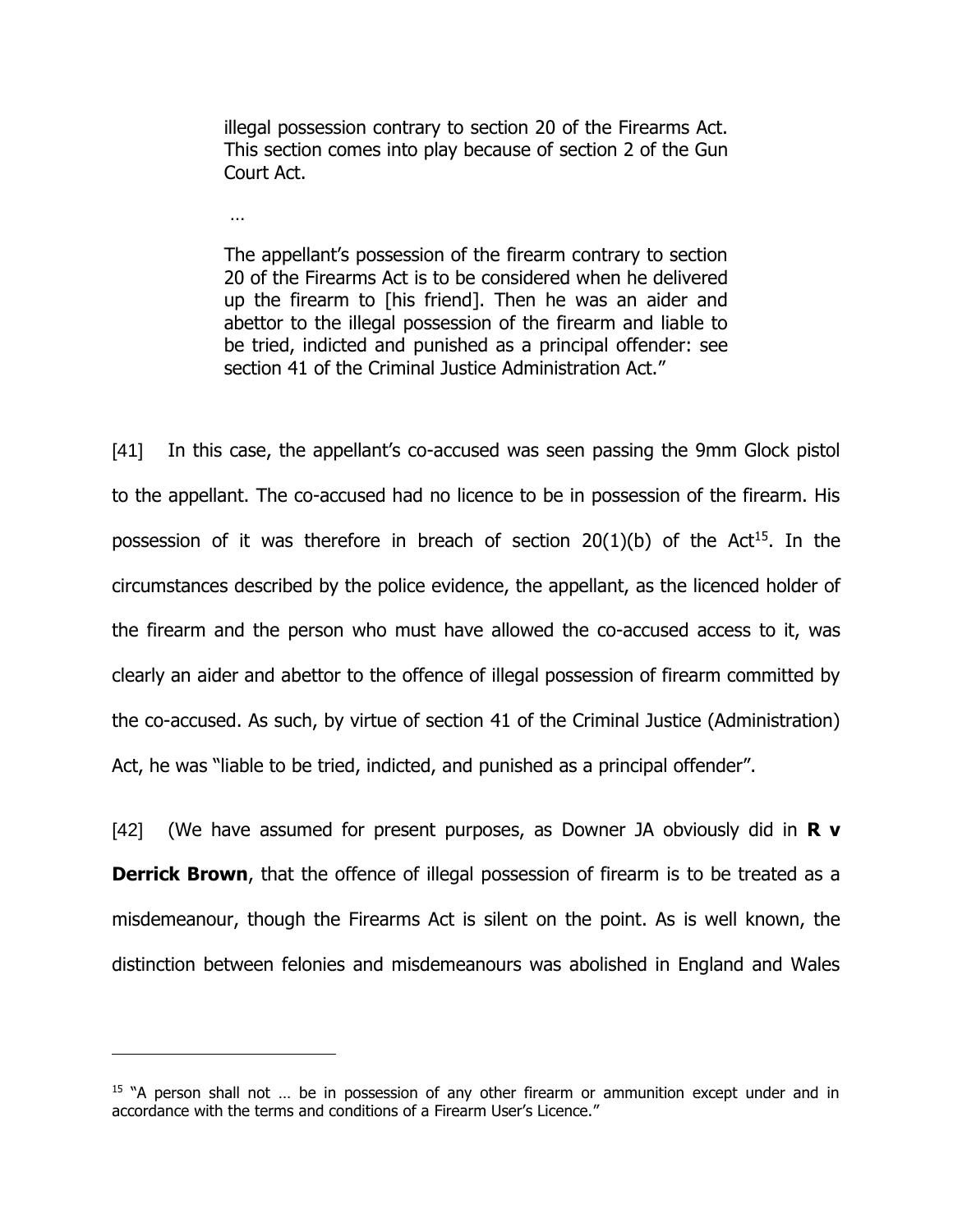by the Criminal Law Act 1967<sup>16</sup>, and on all matters on which a distinction was previously made between felonies and misdemeanours, the law and practice in that jurisdiction is that formerly applicable to misdemeanours<sup>17</sup>. But nothing at all turns on the distinction in this case, as the application of section 34 of the Criminal Justice (Administration) Act, which deals with accessories before the fact to a felony, would produce the identical result.)

[43] It is on this basis that we considered that the appellant was properly convicted of the offences of illegal possession of firearm and illegal possession of ammunition on 21 October 2005 (counts 45 and 46). It is fair to point out that Mr Fletcher offered no contrary contention in this regard; nor did he suggest that there was anything wrong with the conviction of the appellant for illegal possession of the ammunition found during the search of his mother's home (count 47).

[44] There being no challenge to the sentences which the judge imposed on these three counts, we considered that the concurrent sentences of seven years' imprisonment for illegal possession of firearm and five years' imprisonment for illegal possession of ammunition should also stand. In keeping with the usual practice of the court, we ordered that these sentences should run from 31 December 2009, the date on which they were originally imposed.

 $16$  Criminal Law Act 1967, section 1(1)

 $17$  Criminal Law Act 1967, section  $1(2)$